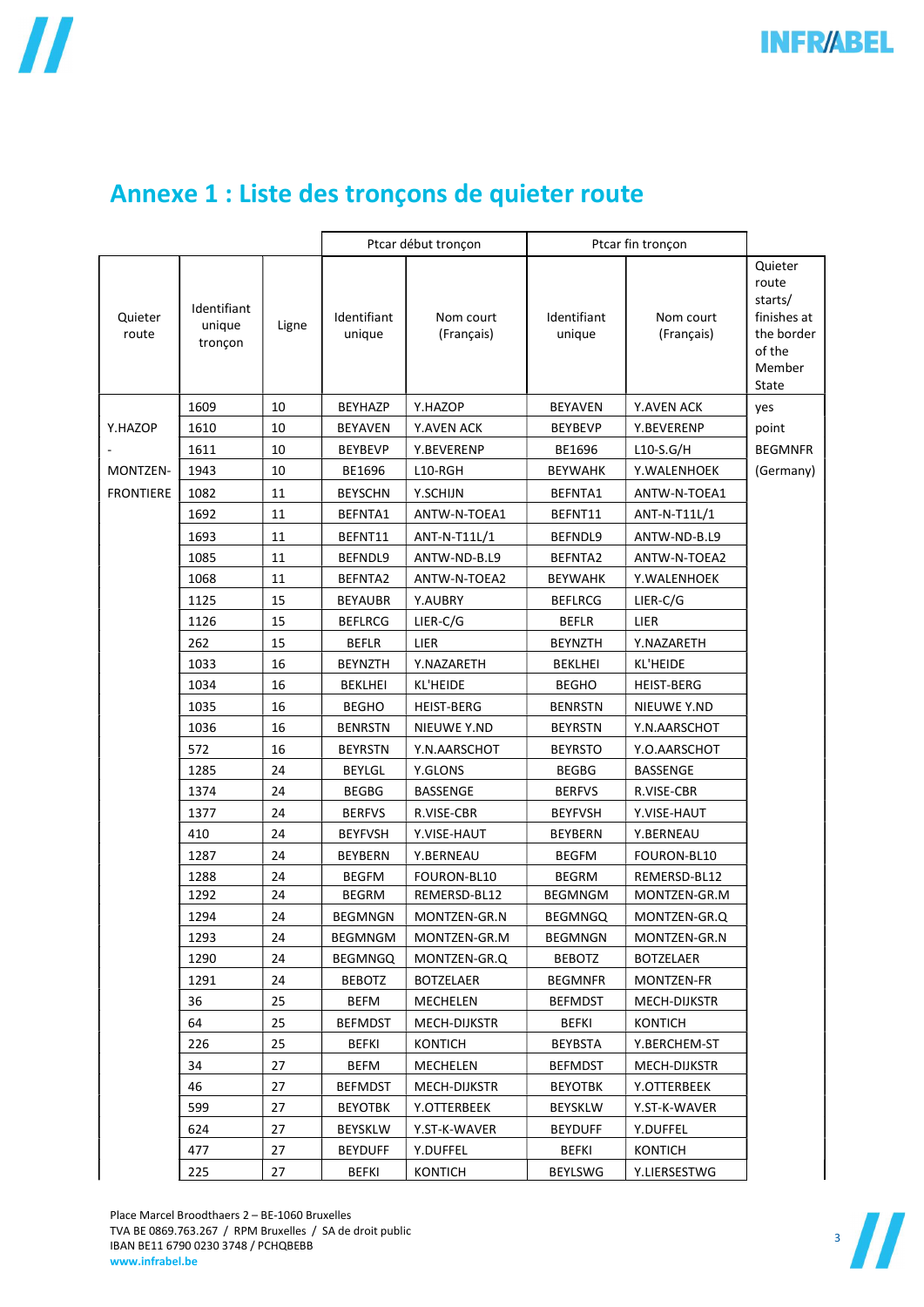

| Quieter<br>route | Identifiant<br>unique<br>tronçon | Ligne   | Identifiant<br>unique | Nom court<br>(Français) | Identifiant<br>unique | Nom court<br>(Français) | Quieter<br>route<br>starts/<br>finishes at<br>the border<br>of the<br>Member<br>State |
|------------------|----------------------------------|---------|-----------------------|-------------------------|-----------------------|-------------------------|---------------------------------------------------------------------------------------|
|                  | 1139                             | 34      | <b>BEYLGL</b>         | Y.GLONS                 | <b>BEFTG</b>          | <b>TONGEREN</b>         |                                                                                       |
|                  | 383                              | 34      | <b>BEFTG</b>          | <b>TONGEREN</b>         | <b>BEFIEWS</b>        | <b>BILZEN-WIJK</b>      |                                                                                       |
|                  | 1781                             | 34      | <b>BEFIEWS</b>        | <b>BILZEN-WIJK</b>      | <b>BEYRWEG</b>        | Y.ROOIERWEG             |                                                                                       |
|                  | 1782                             | 34      | <b>BEYRWEG</b>        | Y.ROOIERWEG             | <b>BEFHS</b>          | <b>HASSELT</b>          |                                                                                       |
|                  | 1170                             | 35      | <b>BEGSU</b>          | <b>SCHULEN</b>          | <b>BEYFDT</b>         | Y.DIEST                 |                                                                                       |
|                  | 609                              | 35      | <b>BEYFDT</b>         | Y.DIEST                 | <b>BEFDT</b>          | <b>DIEST</b>            |                                                                                       |
|                  | 1039                             | 35      | BEFDT                 | <b>DIEST</b>            | <b>BEGTT</b>          | TESTELT                 |                                                                                       |
|                  | 1040                             | 35      | <b>BEGTT</b>          | <b>TESTELT</b>          | <b>BEYRSTO</b>        | Y.O.AARSCHOT            |                                                                                       |
|                  | 589                              | 35      | <b>BEYRSTO</b>        | Y.O.AARSCHOT            | <b>BEYRSTZ</b>        | Y.Z.AARSCHOT            |                                                                                       |
|                  | 1041                             | 35      | <b>BEYRSTZ</b>        | Y.Z.AARSCHOT            | <b>BEFRST</b>         | AARSCHOT                |                                                                                       |
|                  | 1042                             | 35      | <b>BEFRST</b>         | AARSCHOT                | <b>BEYHLBK</b>        | Y.HOLSBEEK              |                                                                                       |
|                  | 202                              | 35      | <b>BEYHLBK</b>        | Y.HOLSBEEK              | <b>BEYFLVM</b>        | Y.LEUVEN-M              |                                                                                       |
|                  | 734                              | 35      | <b>BEFHS</b>          | HASSELT                 | <b>BEYFHSW</b>        | Y.W.HASSELT             |                                                                                       |
|                  | 368                              | 35      | <b>BEYFHSW</b>        | Y.W.HASSELT             | <b>BEGSUS</b>         | SCHULEN-WSP             |                                                                                       |
|                  | 1166                             | 35      | <b>BEGSUS</b>         | SCHULEN-WSP             | <b>BEGSU</b>          | <b>SCHULEN</b>          |                                                                                       |
|                  | 505                              | 53      | <b>BEYHEIK</b>        | Y.HEIKE                 | BEFM                  | <b>MECHELEN</b>         |                                                                                       |
|                  | 1447                             | 53      | BEFM                  | MECHELEN                | <b>BERFIZT</b>        | MUIZEN-T                |                                                                                       |
|                  | 1448                             | 53      | <b>BERFIZT</b>        | MUIZEN-T                | <b>BEYHEVR</b>        | Y.HEVER                 |                                                                                       |
|                  | 1014                             | 53      | <b>BEYHEVR</b>        | Y.HEVER                 | <b>BEFAT</b>          | HAACHT                  |                                                                                       |
|                  | 1608                             | 53      | <b>BEFAT</b>          | <b>HAACHT</b>           | <b>BEFATWS</b>        | HAACHT-WSP              |                                                                                       |
|                  | 1540                             | 53      | <b>BEFATWS</b>        | HAACHT-WSP              | <b>BEYDLBR</b>        | Y.DIJLEBRUG             |                                                                                       |
|                  | 271                              | 53      | <b>BEYDLBR</b>        | Y.DIJLEBRUG             | <b>BEYFLVM</b>        | Y.LEUVEN-M              |                                                                                       |
|                  | 529                              | 15/1    | <b>BEYKRBN</b>        | Y.KRIJGSBAAN            | <b>BEYAUBR</b>        | Y.AUBRY                 |                                                                                       |
|                  | 658                              | 16/1    | <b>BEYRSTZ</b>        | Y.Z.AARSCHOT            | <b>BEYRSTN</b>        | Y.N.AARSCHOT            |                                                                                       |
|                  | 1964                             | 27/1    | <b>BEYFCVO</b>        | Y.O.BERCHEM             | <b>BEYGNS</b>         | Y.ANTW-OOST             |                                                                                       |
|                  | 1965                             | 27/1    | <b>BEYGNS</b>         | Y.ANTW-OOST             | <b>BEGNS</b>          | ANTW-OOST               |                                                                                       |
|                  | 681                              | 11/1(1) | BEFND10               | ANTW-ND-BL10            | <b>BEYWAHK</b>        | Y.WALENHOEK             |                                                                                       |
|                  | 545                              | 27A     | <b>BEYLSWG</b>        | Y.LIERSESTWG            | <b>BEYKRBN</b>        | Y.KRIJGSBAAN            |                                                                                       |
|                  | 528                              | 27A     | BEYKRBN               | Y.KRIJGSBAAN            | <b>BEYGHKZ</b>        | Y.Z.GROENENH            |                                                                                       |
|                  | 661                              | 27A     | BEYGHKZ               | Y.Z.GROENENH            | <b>BEYFCVO</b>        | Y.O.BERCHEM             |                                                                                       |
|                  | 959                              | 27A     | <b>BEGNS</b>          | ANTW-OOST               | <b>BEYFNZG</b>        | Y.ANTW-SCHPT            |                                                                                       |
|                  | 960                              | 27A     | <b>BEYFNZG</b>        | Y.ANTW-SCHPT            | <b>BEYHLND</b>        | Y.HOLLAND               |                                                                                       |
|                  | 511                              | 27A     | <b>BEYHLND</b>        | Y.HOLLAND               | <b>BERLBS</b>         | LUCHTBAL-S              |                                                                                       |
|                  | 268                              | 27A     | <b>BERLBS</b>         | LUCHTBAL-S              | <b>BEYDRHS</b>        | Y.DRIEH.STR             |                                                                                       |
|                  | 473                              | 27A     | <b>BEYDRHS</b>        | Y.DRIEH.STR             | <b>BEYSCHN</b>        | Y.SCHIJN                |                                                                                       |
|                  | 618                              | 27A     | <b>BEYSCHN</b>        | Y.SCHIJN                | BERFNC1               | ANTW-N-INC1             |                                                                                       |
|                  | 1708                             | 27A/3   | BEFND10               | ANTW-ND-BL10            | BEFNTA2               | ANTW-N-TOEA2            |                                                                                       |
|                  | 1710                             | 27A/3   | BEFNDM9               | ANTW-ND-M9N9            | BEFNDL9               | ANTW-ND-B.L9            |                                                                                       |
|                  | 1691                             | 27A/3   | BEFNDG9               | ANTW-ND-G9H9            | BEFND10               | ANTW-ND-BL10            |                                                                                       |
|                  | 1711                             | 27A/3   | BEFNDL9               | ANTW-ND-B.L9            | BEFNT11               | ANT-N-T11L/1            |                                                                                       |
|                  | 1712                             | 27A/3   | BEFNT11               | ANT-N-T11L/1            | BERNUB3               | ANTW-N-UITB3            |                                                                                       |



 $\mathsf{l}$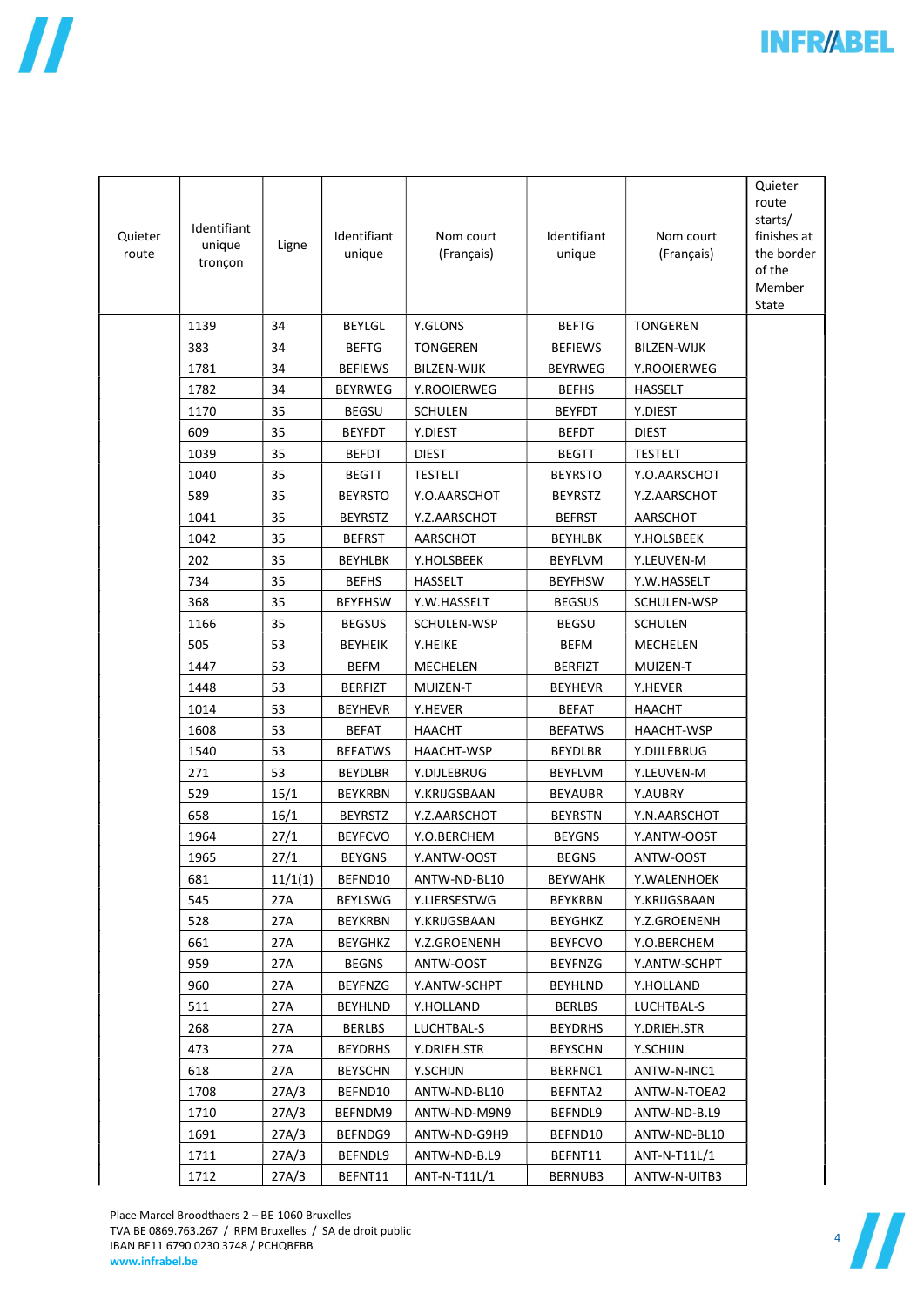

| Quieter<br>route | Identifiant<br>unique<br>tronçon | Ligne  | Identifiant<br>unique | Nom court<br>(Français) | Identifiant<br>unique | Nom court<br>(Français) | Quieter<br>route<br>starts/<br>finishes at<br>the border<br>of the<br>Member<br>State |
|------------------|----------------------------------|--------|-----------------------|-------------------------|-----------------------|-------------------------|---------------------------------------------------------------------------------------|
|                  | 1713                             | 27A/3  | BERNUB3               | ANTW-N-UITB3            | <b>BEYSCHN</b>        | Y.SCHIJN                |                                                                                       |
|                  | 1709                             | 27A/3  | BEFNTA2               | ANTW-N-TOEA2            | BEFNDM9               | ANTW-ND-M9N9            |                                                                                       |
|                  | 17                               | 27A/4  | BERNUB3               | ANTW-N-UITB3            | BERFNC1               | ANTW-N-INC1             |                                                                                       |
|                  | 1441                             | 27B    | <b>BERFIZT</b>        | MUIZEN-T                | <b>BEYFIZ</b>         | Y.MUIZEN                |                                                                                       |
|                  | 1442                             | 27B    | <b>BEYFIZ</b>         | Y.MUIZEN                | <b>BEFMDST</b>        | <b>MECH-DIJKSTR</b>     |                                                                                       |
|                  | 37                               | 27B    | <b>BEFMDST</b>        | MECH-DIJKSTR            | <b>BEYOTBK</b>        | Y.OTTERBEEK             |                                                                                       |
|                  | 72                               | 27B(1) | <b>BEFMDST</b>        | <b>MECH-DIJKSTR</b>     | <b>BEYSKLW</b>        | Y.ST-K-WAVER            |                                                                                       |
|                  | 469                              | 53/1   | <b>BEYDLBR</b>        | Y.DIJLEBRUG             | <b>BEYHLBK</b>        | Y.HOLSBEEK              |                                                                                       |
|                  | 569                              | 53A    | <b>BEYFIZ</b>         | Y.MUIZEN                | <b>BEFM</b>           | <b>MECHELEN</b>         |                                                                                       |